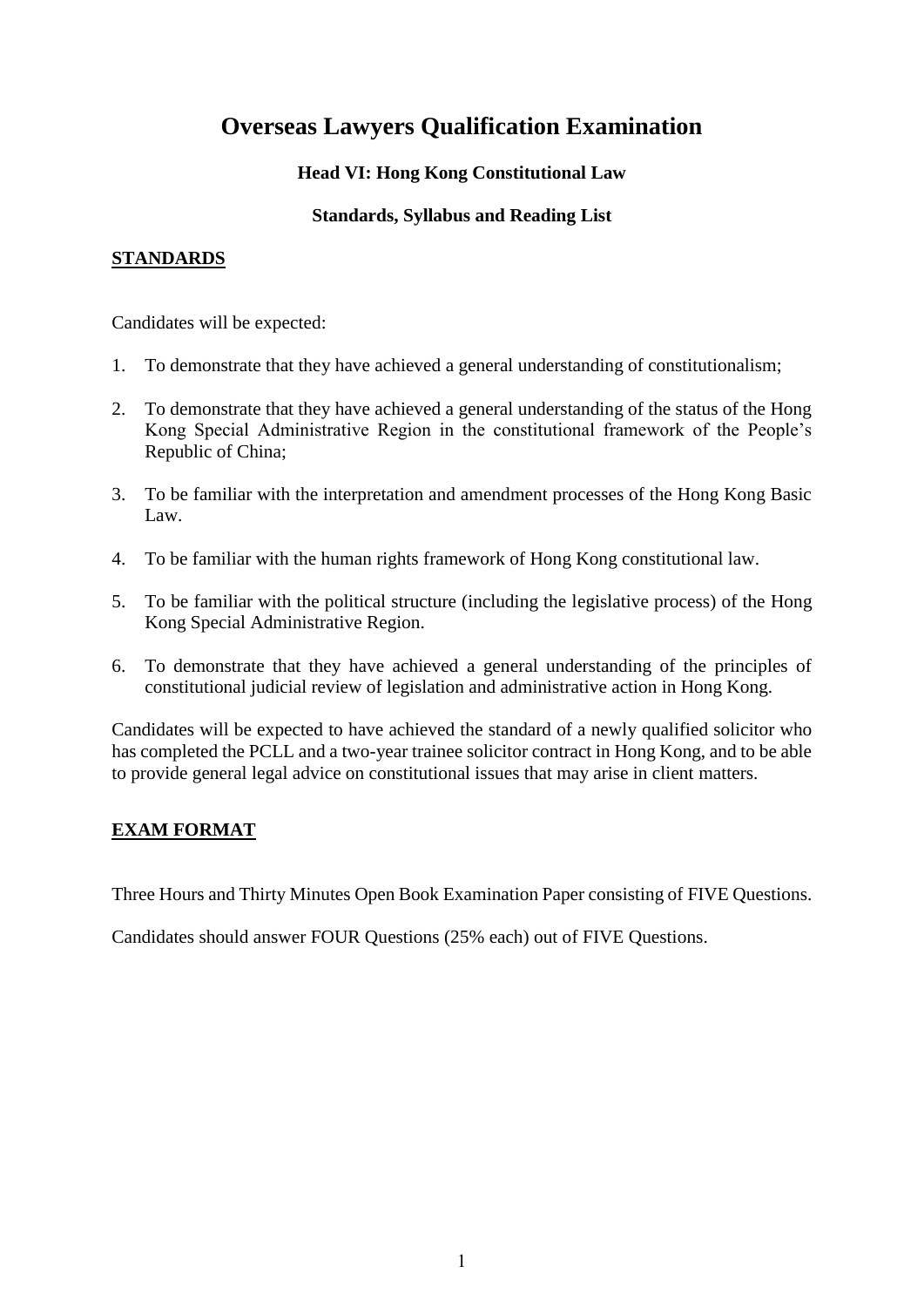# **SYLLABUS**

#### **1. Status of HKSAR in the Constitutional Framework of the People's Republic of China**

- Constitutional structure of the People's Republic of China;
- Unitary state;
- Sino-British Joint Declaration;
- One country, two systems;
- High degree of autonomy;
- Rule of law;
- Roles of the National People's Congress and its Standing Committee;
- National Security Law of the HKSAR;
- Applicability of Chinese national laws in the HKSAR.

## **2. Political Structure**

- Separation of Powers;
- Executive authorities of the HKSAR;
- Legislative Council;
- Legislative process;
- Executive accountability;
- Selection of the Chief Executive and Legislative Councillors;
- Judiciary;
- Independent judicial power, including power of final adjudication.

## **3. Human Rights**

- Rights and freedoms under the Basic Law;
- Hong Kong Bill of Rights Ordinance (Cap. 383);
- International Covenant on Civil and Political Rights;
- International Covenant on Economic, Social and Cultural Rights;
- Anti-discrimination legislation in Hong Kong;
- Restrictions on rights and freedoms;
- Proportionality;
- Margin of appreciation.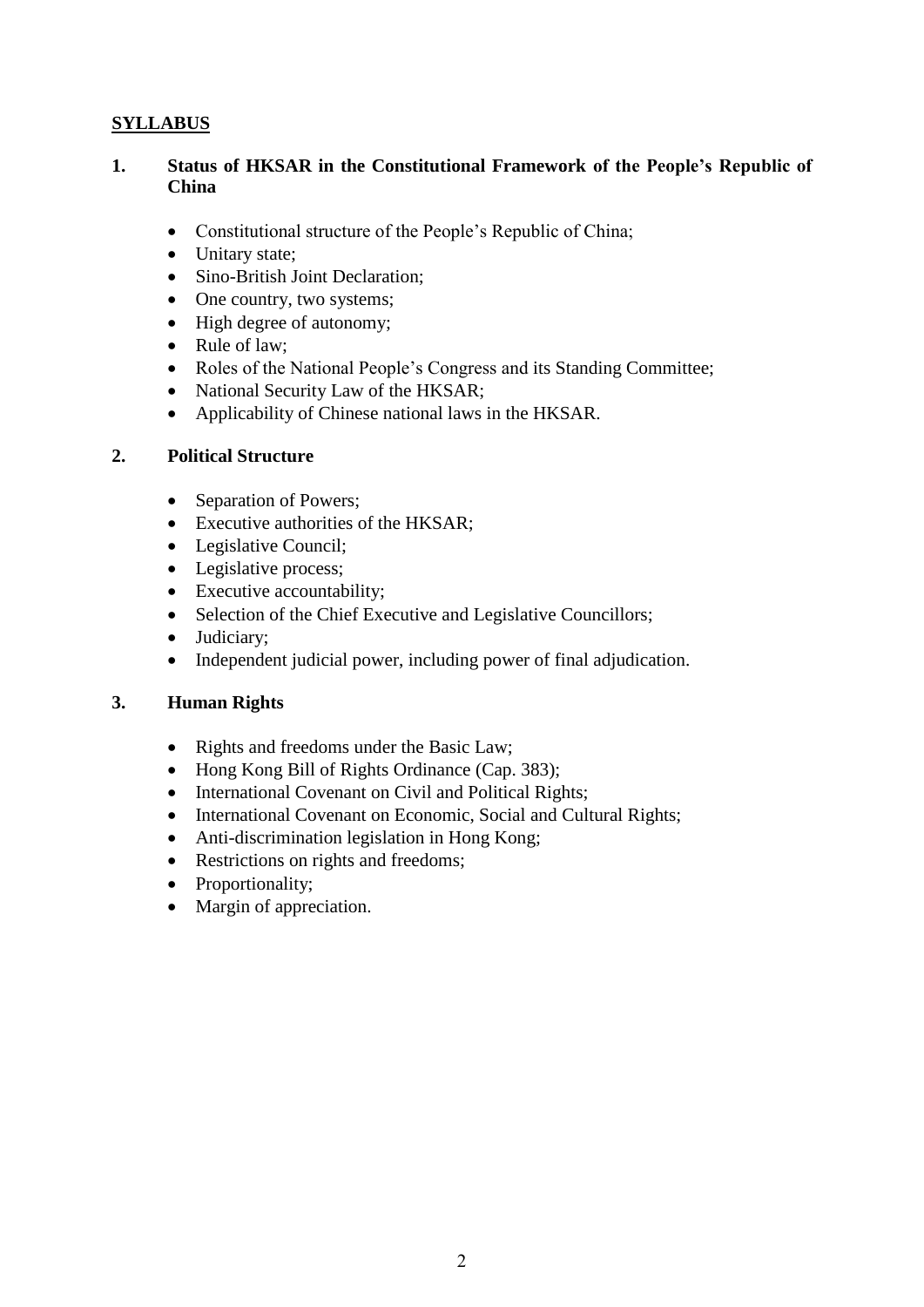## **4. Constitutional Judicial Review**

- Judicial review of constitutionality of primary and subsidiary legislation;
- Constitutional remedies:
- Declaration of invalidity;
- Remedial interpretation:
- Suspension of declaration;
- Damages.

## **5. Interpretation and Amendment of the Basic Law**

- The importance of interpretation and the mode of interpretation;
- Interpretation under Article 158;
- Interpretation powers of the NPCSC and the HKSAR courts;
- Judicial referral;
- Principles of, and approaches to, interpretation adopted by the HKSAR courts;
- Amendment under Article 159.

# **READING MATERIALS**

- Michael Ramsden & Stuart Hargreaves, *Hong Kong Basic Law Handbook* (Sweet & Maxwell,  $2<sup>nd</sup>$  edition, 2019);
- Johannes Chan SC (Hon) & C.L. Lim, *Law of the Hong Kong Constitution* (Sweet & Maxwell Asia, 3<sup>rd</sup> edition, 2021);
- Yash Ghai, *Hong Kong's New Constitutional Order: The Resumption of Chinese Sovereignty and the Basic Law (HKU Press, 2<sup>nd</sup> edition, 1999);*
- Danny Gittings, *Introduction to the Hong Kong Basic Law* (HKU Press, 2nd edition, 2016);
- P.Y. Lo, *The Hong Kong Basic Law* (LexisNexis, 2011);
- P.Y. Lo, *The Judicial Construction of Hong Kong's Basic Law* (HKU Press, 2014);
- Stephen Thomson, *Administrative Law in Hong Kong* (Cambridge University Press, 2018);
- Wang Shuwen, *Introduction to the Basic Law of the Hong Kong Special Administrative Region* (Law Press, 2nd English edition, 2009);
- Constitution of the People's Republic of China (Adopted at the Fifth Session of the Fifth National People's Congress on 4 December 1982);
- Joint Declaration of the Government of the United Kingdom of Great Britain and Northern Ireland and the Government of the People's Republic of China on the Question of Hong Kong 1984;